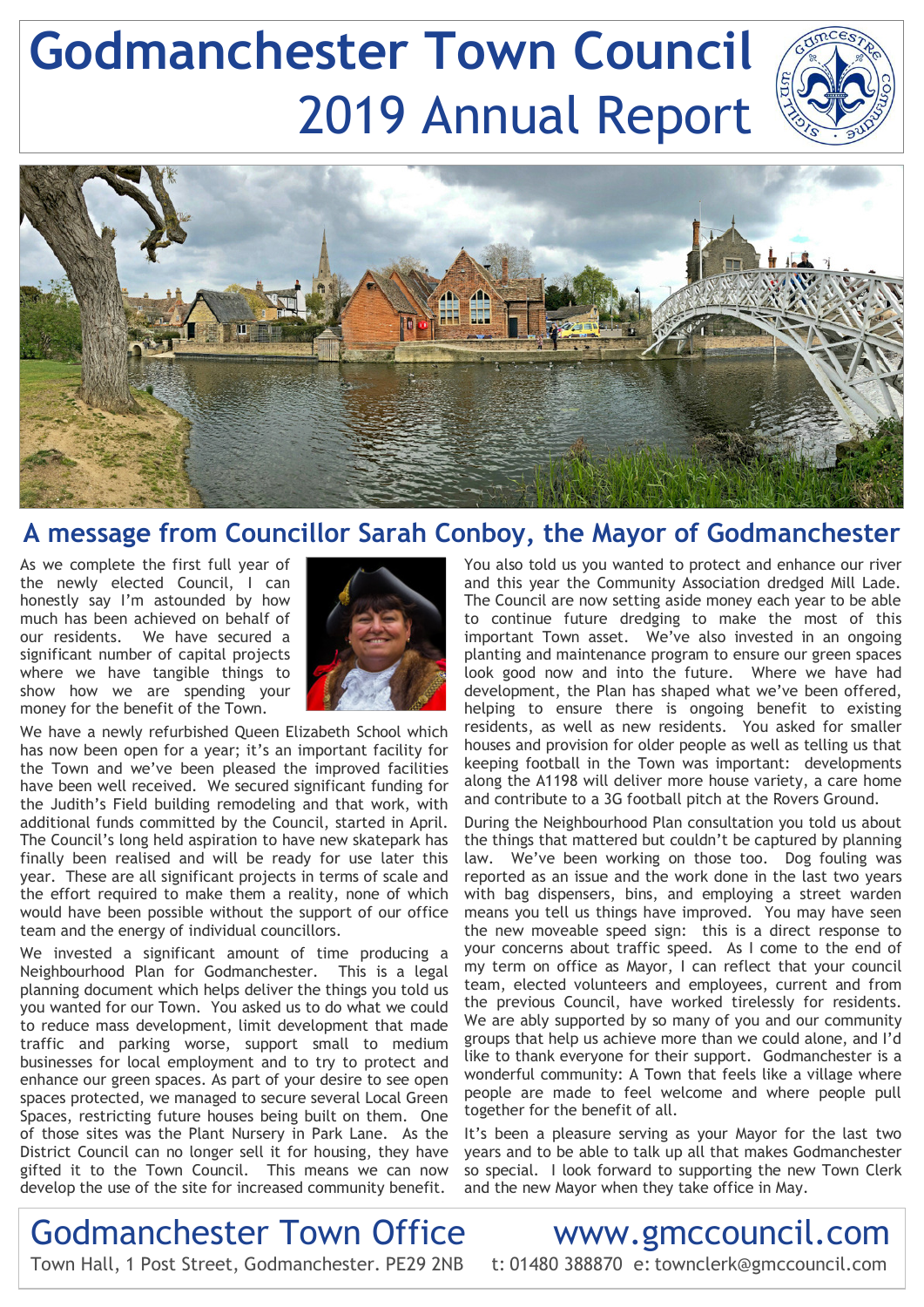### Summary of accounts

The table below shows the actual receipts and payments for 2017/18 and 2018/19 and our budget for 2019/20.

| <b>Godmanchester Town Council - Summary of Accounts</b>                              |                                        |                       |                |
|--------------------------------------------------------------------------------------|----------------------------------------|-----------------------|----------------|
| (NB the information supplied for the year ending 31/3/19 is from unaudited accounts) |                                        |                       |                |
| Year ending 31/3/18                                                                  | <b>RECEIPTS</b>                        | Year ending 31/3/19   | Budget 2019-20 |
| £9,915.91                                                                            | Queen Elizabeth Sch.                   | £28,056.73            | £24,000        |
| £6,468.09                                                                            | Judith's Field                         | £353.75               | £4,000         |
| £3,571.32                                                                            | Interest                               | £967.15               | £500           |
| £7,037.66                                                                            | Other                                  | £5,419.46             | £1,000         |
| £875.00                                                                              | Allotments                             | £900                  | £900           |
| £189,782.00                                                                          | Precept                                | £202,300              | £269,160       |
| £45,000                                                                              | <b>Grants Received</b>                 | £10,426               | £250,000       |
| £8,231                                                                               | Cemetery                               | £10,070               | £8,000         |
| £42,726.01                                                                           | VAT recovered                          | £72,907.70            | £78,000        |
| £186,849.11                                                                          | CIL income                             | £224,068.65           | £86,000        |
| £500,456.10                                                                          | <b>TOTAL RECEIPTS</b>                  | £555,469.44           | £721,560       |
| Year ending 31/3/18                                                                  | <b>PAYMENTS</b>                        | Year ending 31/3/19   | Budget 2019-20 |
| £80,314.56                                                                           | Town Office Admin                      | £101,556.65           | £113,090       |
| £9,521.88                                                                            | <b>Business Admin</b>                  | £10,208.53            | £6,350         |
| £4,542.79                                                                            | Insurance                              | £3,488.82             | £3,500         |
| £4,783.15                                                                            | Civic Costs                            | £3,084.27             | £4,100         |
| £4,922.99                                                                            | <b>Communication &amp; Tourism</b>     | £1,943.47             | £13,850        |
| £10,835.64                                                                           | <b>Grants Awarded</b>                  | £10,226.71            | £7,000         |
| £0.00                                                                                | Contributions to outside bodies        | £0.00                 | £1,000         |
| £4,277.41                                                                            | Town Hall (facilities mgmt)            | £7,574.07             | £8,040         |
| £296,483.07                                                                          | Queen Elizabeth Sch. (facilities mgmt) | £106,912.10           | £13,440        |
| £12,757.08                                                                           | Judith's Field (facilities mgmt)       | £9,117.23             | £326,300       |
| £11,775.66                                                                           | <b>Other Property</b>                  | £1,896.14             | £1,000         |
| £30,360.64                                                                           | Environment                            | £25,595.16            | £32,020        |
| £7,873.13                                                                            | Recreation areas/facilities            | £3,205.40             | £22,500        |
| £875.00                                                                              | Allotments                             | £900.00               | £900           |
| £31,117.40                                                                           | <b>Grounds Maintenance</b>             | £34,213.40            | £39,200        |
| £0.00                                                                                | Churchyard & Cemetery                  | £0.00                 | £3,000         |
| £0.00                                                                                | <b>Community Nursery</b>               | £0.00                 | £50,000        |
| £195.75                                                                              | VAT - non recoverable                  | £0.00                 | £0.00          |
| £75,877.73                                                                           | VAT - recoverable                      | £37,627.80            | £100,000       |
| £586,513.88                                                                          | <b>TOTAL PAYMENTS</b>                  | £357,549.75           | £745,290       |
| Balance as at 1.4.18                                                                 | £178,943.20                            | Funds Represented by: |                |
| <b>Add Receipts</b>                                                                  | £555,469.44                            | <b>Unity Trust</b>    | £376,765.64    |
| Subtotal                                                                             | £734,412.64                            | Cash in hand          | £97.25         |
| Less payments                                                                        | £357,549.75                            | Total                 | £376,862.89    |
| BALANCE as at 31.3.19                                                                | £376,862.89                            |                       |                |

## **Please come along to the Annual Town Meeting**

Everyone is welcome to attend the Annual Town Meeting where your Town Council will explain in far more detail what work has been undertaken, what's in the pipeline already that may affect you and both ongoing projects & new ideas for the next several years. Each council working party will make a short presentation and then you will have the opportunity to quiz the council on any matters you feel are important. Afterwards there is a more informal opportunity to chat with your local Councillors.

This year's meeting will take place on Tuesday 7th May at 8pm in the Queen Elizabeth School (next to the Chinese Bridge)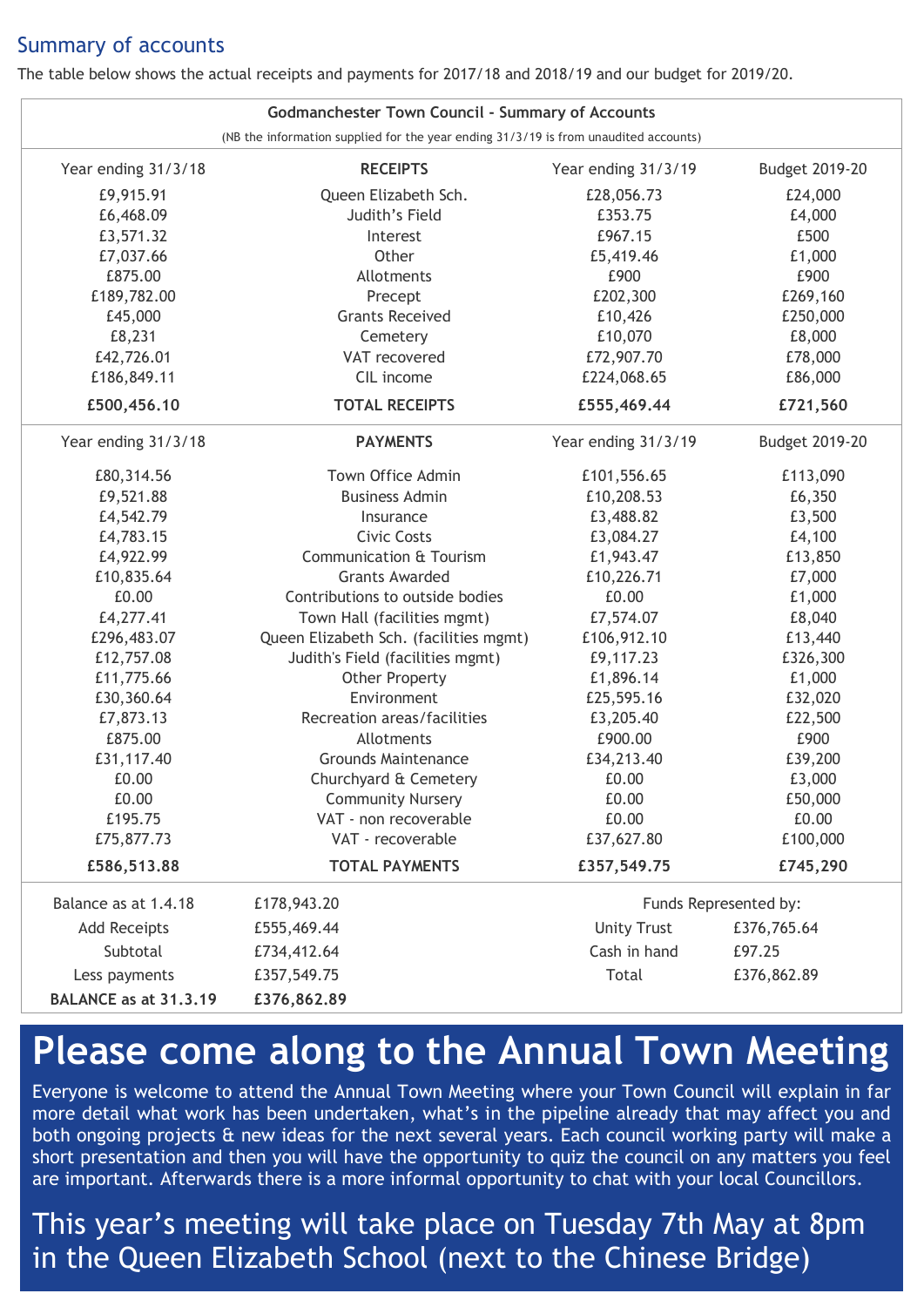#### Property Portfolio Report

The Property Portfolio Group looks after the three main buildings in Town Council ownership: the Town Hall and the Queen Elizabeth School, both of which are Grade II Listed, and the Judith's Field pavilion at the top of London Road.

This was the first full year for the upgraded Queen Elizabeth School. The building was officially reopened at a ceremony in June by Dr Simon Thurley CBE, former CEO of English Heritage, who grew up in the town. An illustrated commemorative history of the building was published to mark the re-opening; it's available to see in the town office.

The building's exterior was substantially repaired, the brickwork re-pointed in lime mortar and the clay peg tiles replaced as needed. The internal toilets were expanded to take over the old public toilet block and the substantial damp problems have been resolved.

The outside public toilet is designed for disabled use and has nappy changing facilities. The automatic lock allows public access between 8.15am and 8pm in the summer months but these times may be shortened in the winter.

Users of the hall can now appreciate the modern facilities including excellent audio visual, improved acoustics, an automatic ventilation system with heat exchanger, underfloor heating, sprung wooden floor, modern kitchen and toilets including a new toilet for the disabled.



The Town Office was upgraded in 2016 and there is now public access to the Town Office on the ground floor. There has been some general maintenance to the building this year and the upstairs room is now used both as an office and occasionally as a meeting room. There are longer term plans to improve the entrance hall and the toilets and to possibly reopen the ceiling of the council chamber to expose the original oak trusses.

Vandalism has been a problem this year. An aluminium rainwater pipe was wrenched away from the wall of the Queen Elizabeth School and thrown into the river in the week following the re-opening. This took place in the early hours and was caught on our CCTV. Unfortunately successful prosecution of offenders is difficult and the police have taken no action in this case. Graffiti has also been a problem and life ring buoys have been thrown into the river. The council is looking at the possibility of installing a more effective CCTV system for all its premises.



The project to upgrade the Judith's Field building to the same standard as the Queen Elizabeth School is now underway. The building was constructed as a pavilion for the old GODSPA sports field in 1985 and is in need of modernising and upgrading for new uses. £250,000 of S106 money has been contributed through the Romans' Edge Development towards the total cost of approximately £330,000. Work started on site in April and should be completed by the Autumn. The work includes a new metal roof, new kitchen and toilets, an extended main hall with two committee rooms and an external activity area. In the future it is hoped to provide a new public toilet. It is hoped construction of the skatepark will also begin shortly including lighting & seating.



### 'Planning Portfolio Update

#### **Influencing new development**

During 2018/19, the Town Council has responded to 75 planning applications and subsequent revisions. The most significant have been more details about the new estate at Romans' Edge, proposals for an enormous glasshouse down Cow Lane (subsequently withdrawn) and a new estate of 59 homes at Dexter's Farm along the A1198. In total, the Romans' Edge and Dexter's Farm developments will add over 900 houses to Godmanchester in the next few years.

#### **Completion of our Neighbourhood Plan**

In December 2017, we completed our Neighbourhood Plan. The Plan describes the aspirations for Godmanchester and contains policies to help us influence development. We have also listed several projects and actions which people said were important to help make the town an even better place to live, work and visit. Now that we have a Neighbourhood Plan, we will get 25% of the Community Infrastructure Levy that developers pay to the District Council, rather than 15%, and can spend that on projects to benefit the town.

#### **New Local Plan to 2036**

We expect the District Council will finalise their 'Local Plan to 2036' this spring. The plan shows which sites are broadly supported for development and for how many homes. The developments in Godmanchester are still as we expected – 753 at Romans' Edge (although developers have already got permission for more), 90 on the old RGE site and part of the public car park at Bridge Place, and 15 at Wigmore Farm. The proposal to redevelop Tyrells Marina has been removed, but we still hope that this derelict site will be re-developed.

#### **Transport Matters**

The A14 building work is making good progress and once complete should lead to massive reductions in traffic through the town. However, we are concerned that the proposal for a third river crossing over the Ouse Valley from Wyton to the A14 is being reviewed again. We have concerns about the environmental implications of a new road across the valley running parallel to Cow Lane and the increase in traffic on the A1198 which will result.

Once the A14 viaduct across the railway and Brampton Road has been removed and the new A14 is open we plan to undertake a full transport study to establish where we have problems in the town, for example on congestion and parking and the future of the medieval bridge into Huntingdon.